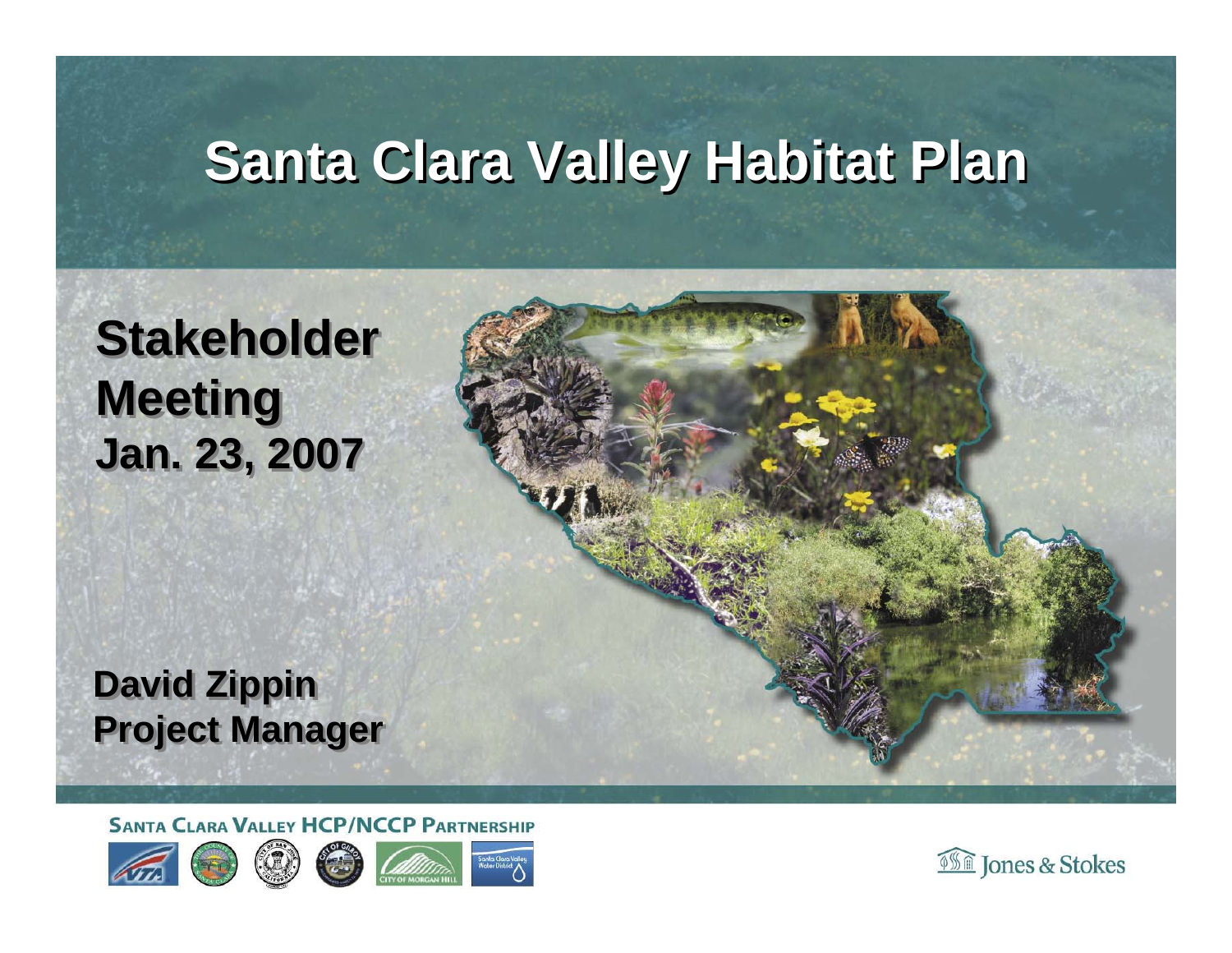#### **Presentation Outline Presentation Outline**

- **Components of Conservation Strategy** 
	- Introduction
	- Alternatives
- **Biological Goals and Objectives** 
	- Introduction
	- Development process

Santa Clara Valley Habitat Conservation Plan/Natural Community Conservation Plan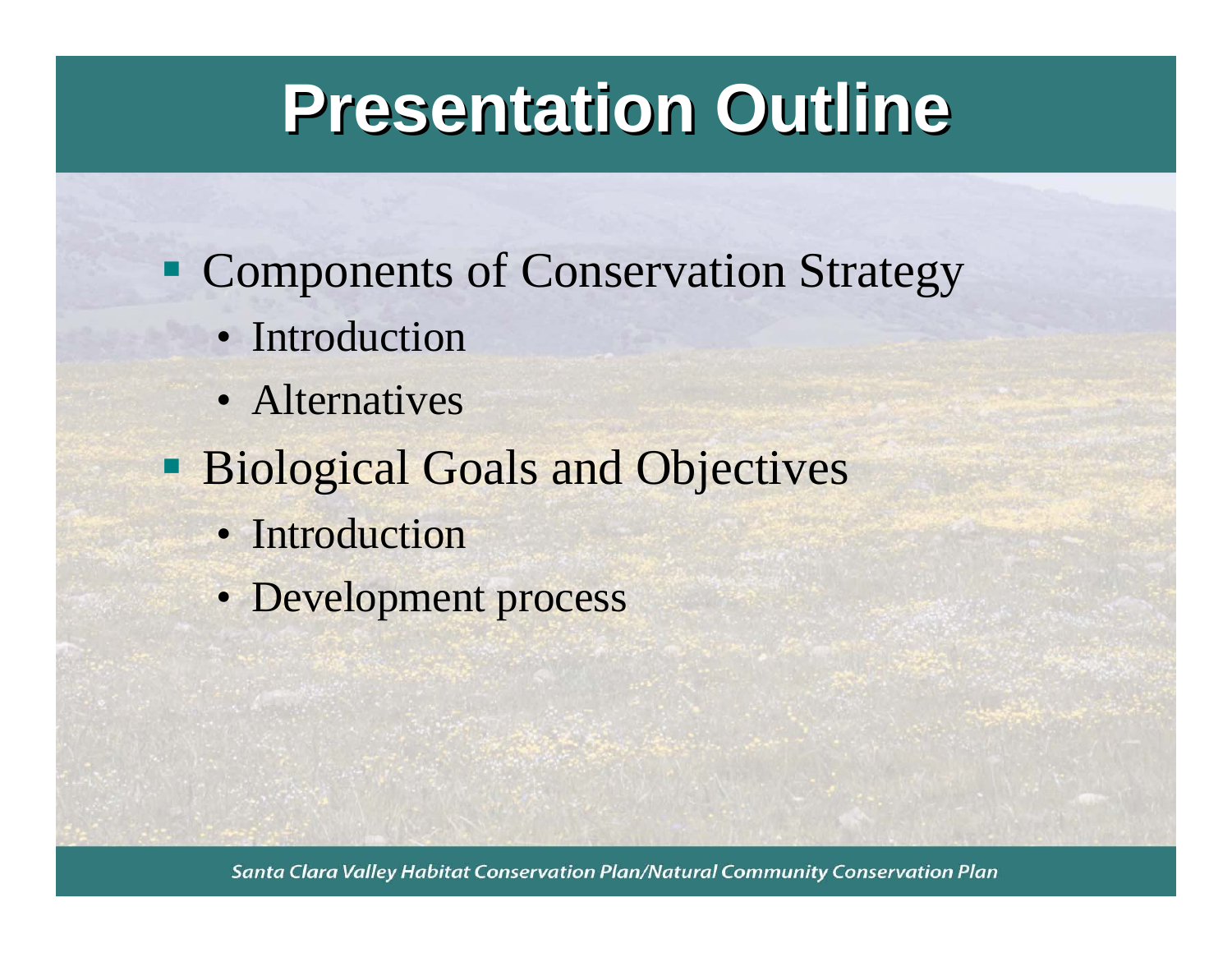### **Conservation Strategy Conservation Strategy**

#### What will it look like?

- Methods
- Biological goals and objectives
- Conservation principles and process
- Conservation actions
	- ¾Land and water conservation actions
	- ¾Habitat restoration actions
	- ¾Habitat and species management actions
	- ¾Conditions on covered activities (avoidance/minimization)
- It will be programmatic
- It will define a process to implement over permit term

Santa Clara Valley Habitat Conservation Plan/Natural Community Conservation Plan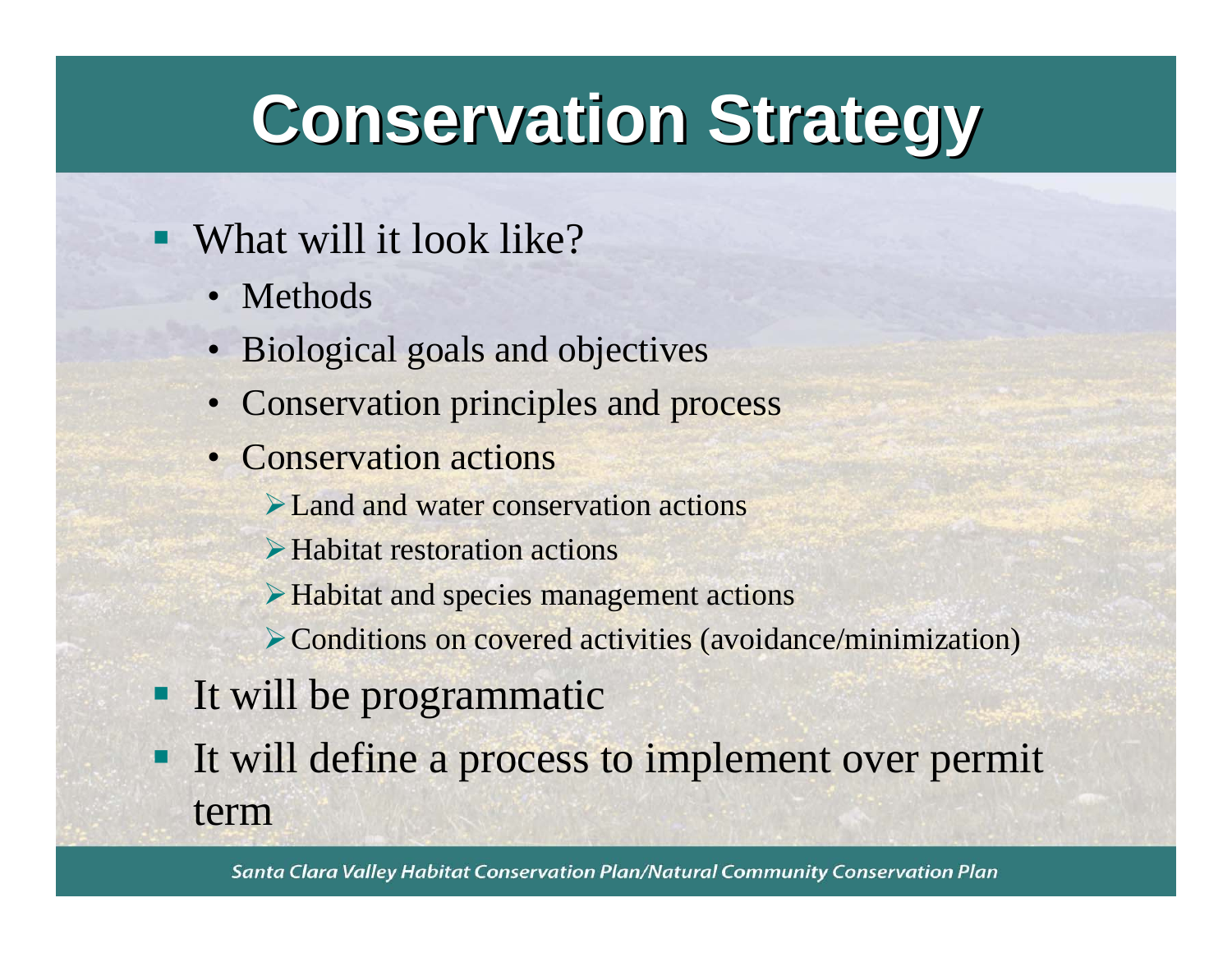#### **Conservation Strategy Development Process**





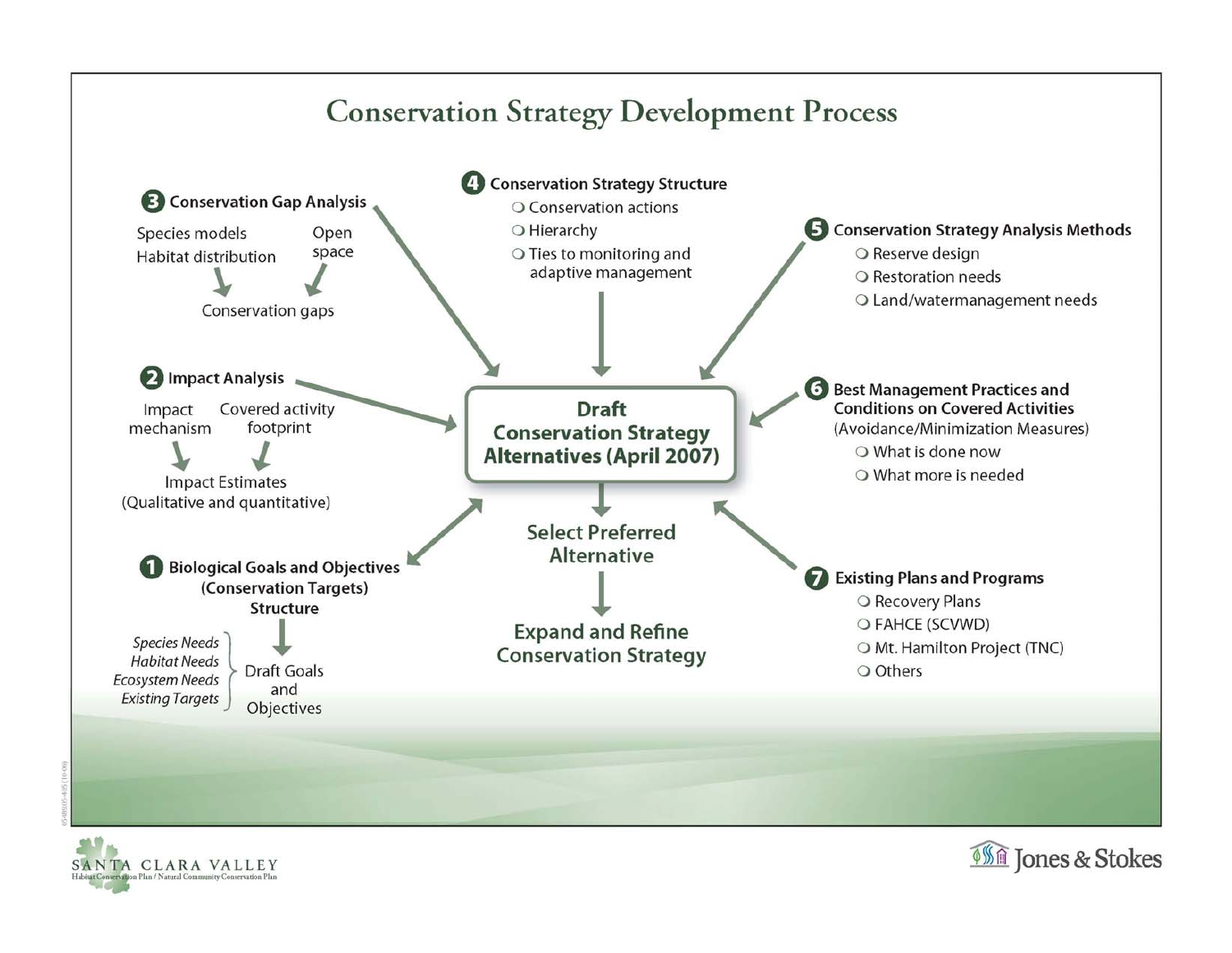- Conservation strategy can vary by:
	- Acres, location of land preserved
	- Use of existing protected areas in preserve system
	- Amount, timing, location of water releases
	- Type, location, extent of habitat restoration
	- Type, location, extent of habitat management
	- Biological goals and objectives
	- Types or extent of avoidance/minimization measures
	- Emphasis placed on certain species or natural communities
	- Process used to assemble preserve system (e.g., use of maps, use of fee title vs. easements)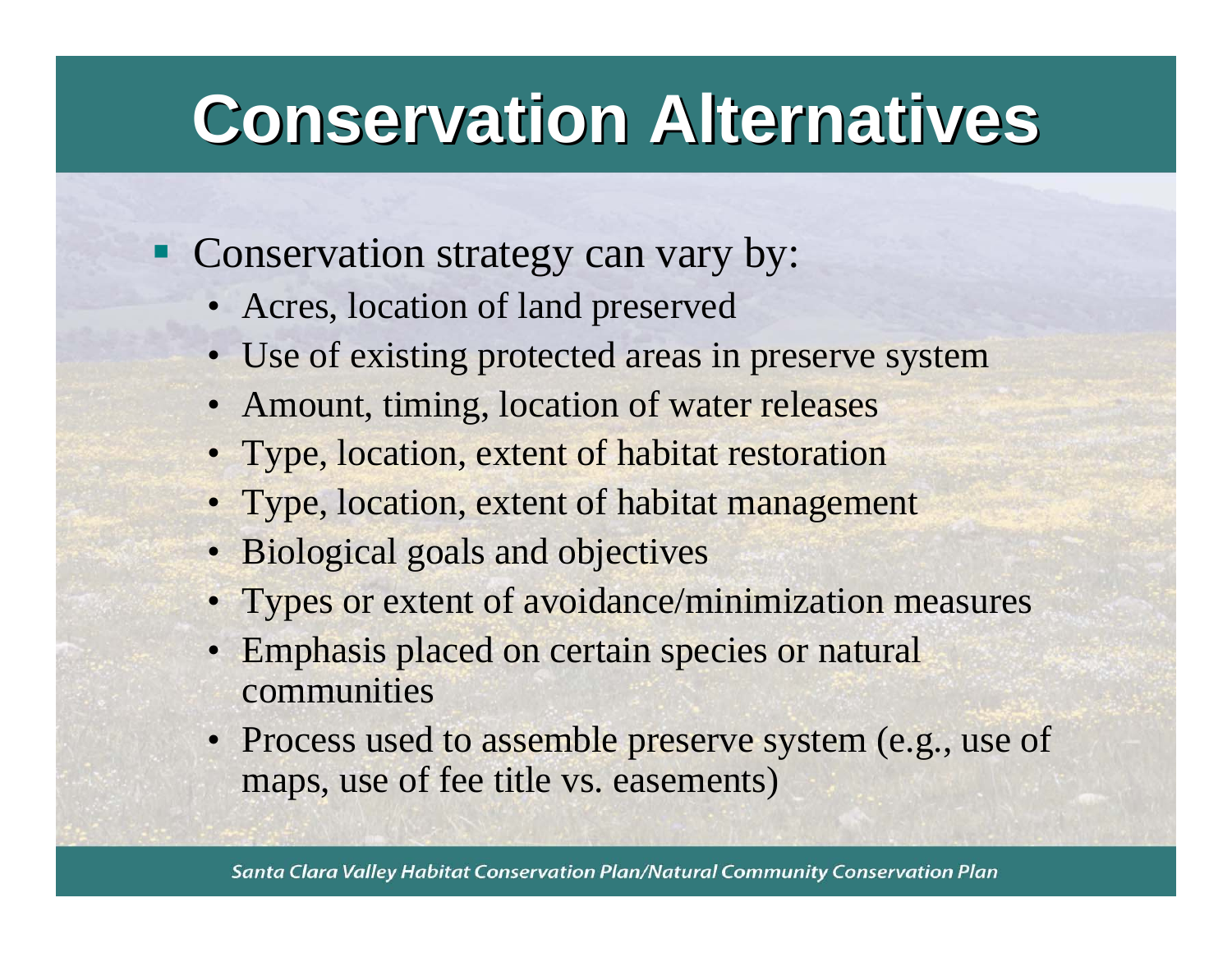- Good conservation alternatives will
	- Meet basic regulatory standards
	- Be technically feasible
	- Be affordable (maybe)
	- Provide real choices in actions
	- Reflect the range of preferences by Partners, Wildlife Agencies, Stakeholders
	- Be easily distinguishable (change one or few variables)
	- Support the CEQA/NEPA process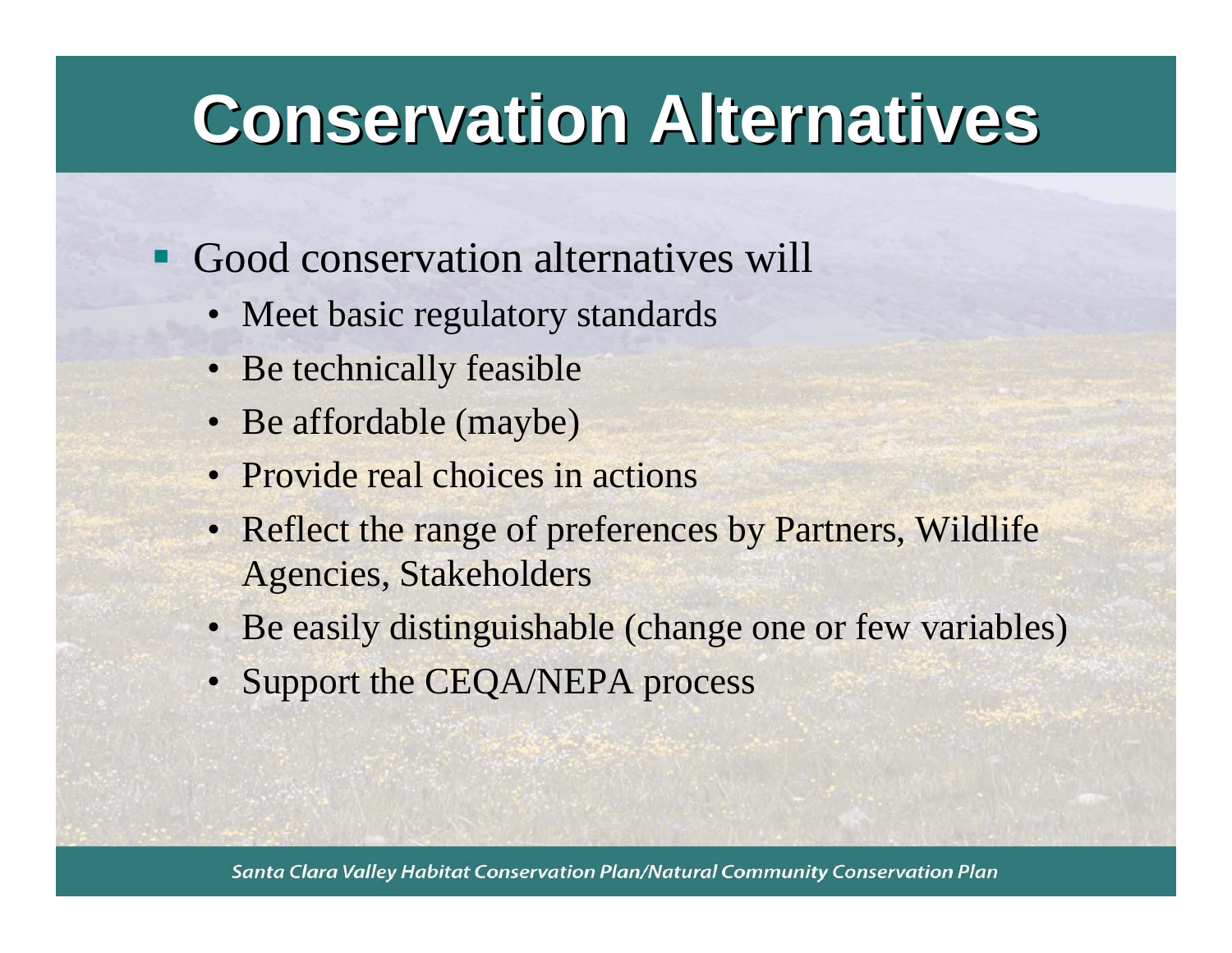- Conservation strategy can vary by:
	- Acres, location of land preserved
	- Use of existing protected areas in preserve system
	- Amount, timing, location of water releases
	- Type, location, extent of habitat restoration
	- Type, location, extent of habitat management
	- Types or extent of avoidance/minimization measures
	- **Emphasis placed on certain species or natural** communities
	- Process used to assemble preserve system (e.g., use of maps, use of fee title vs. easements)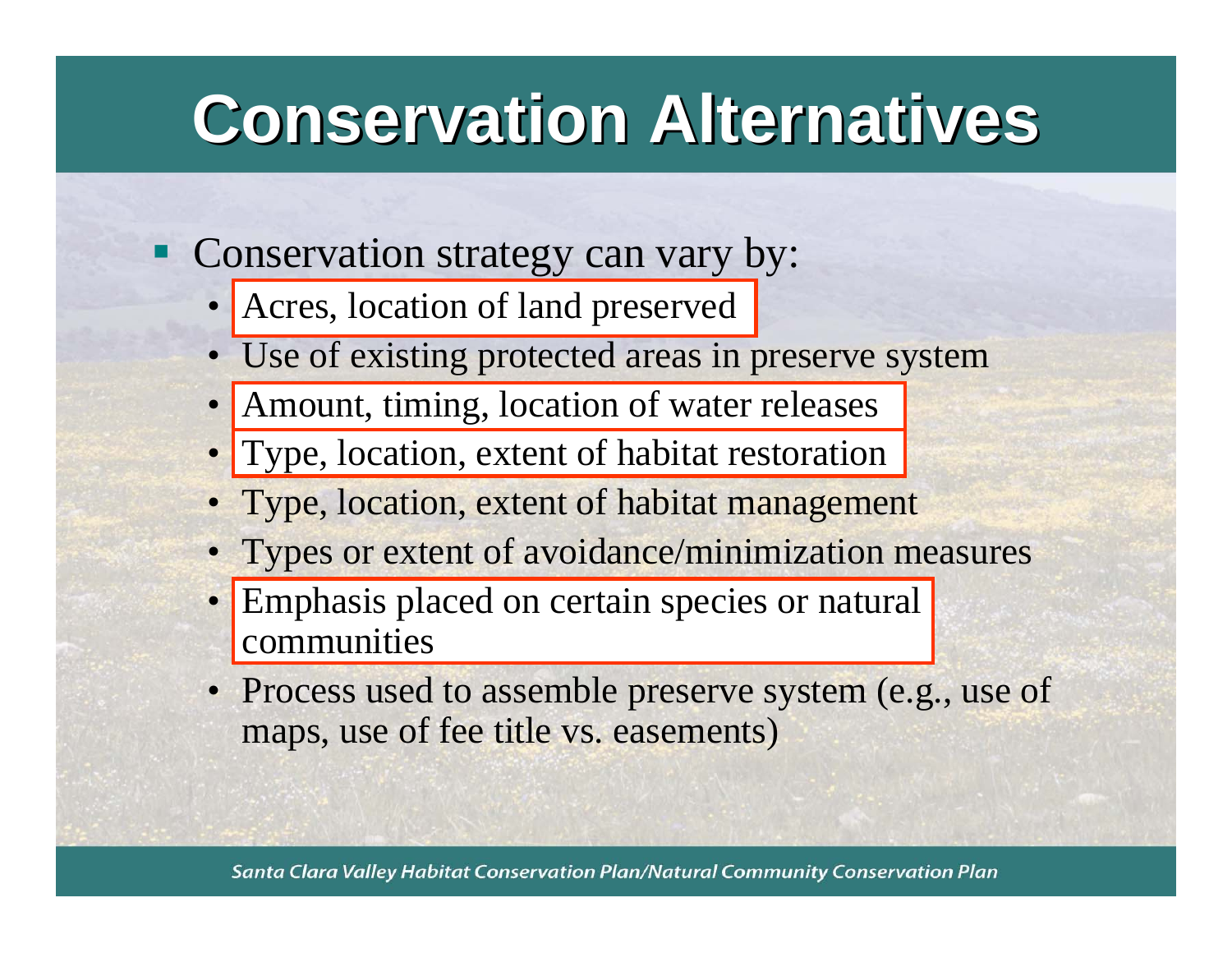- **How will alternatives be developed?** 
	- Choices are emerging from development of biological goals and objectives (e.g., emphasis on different locations or species)
	- Preferences expressed at meetings
	- Science Advisors report provides alternatives
	- Preserve design model, if used, could generate alternatives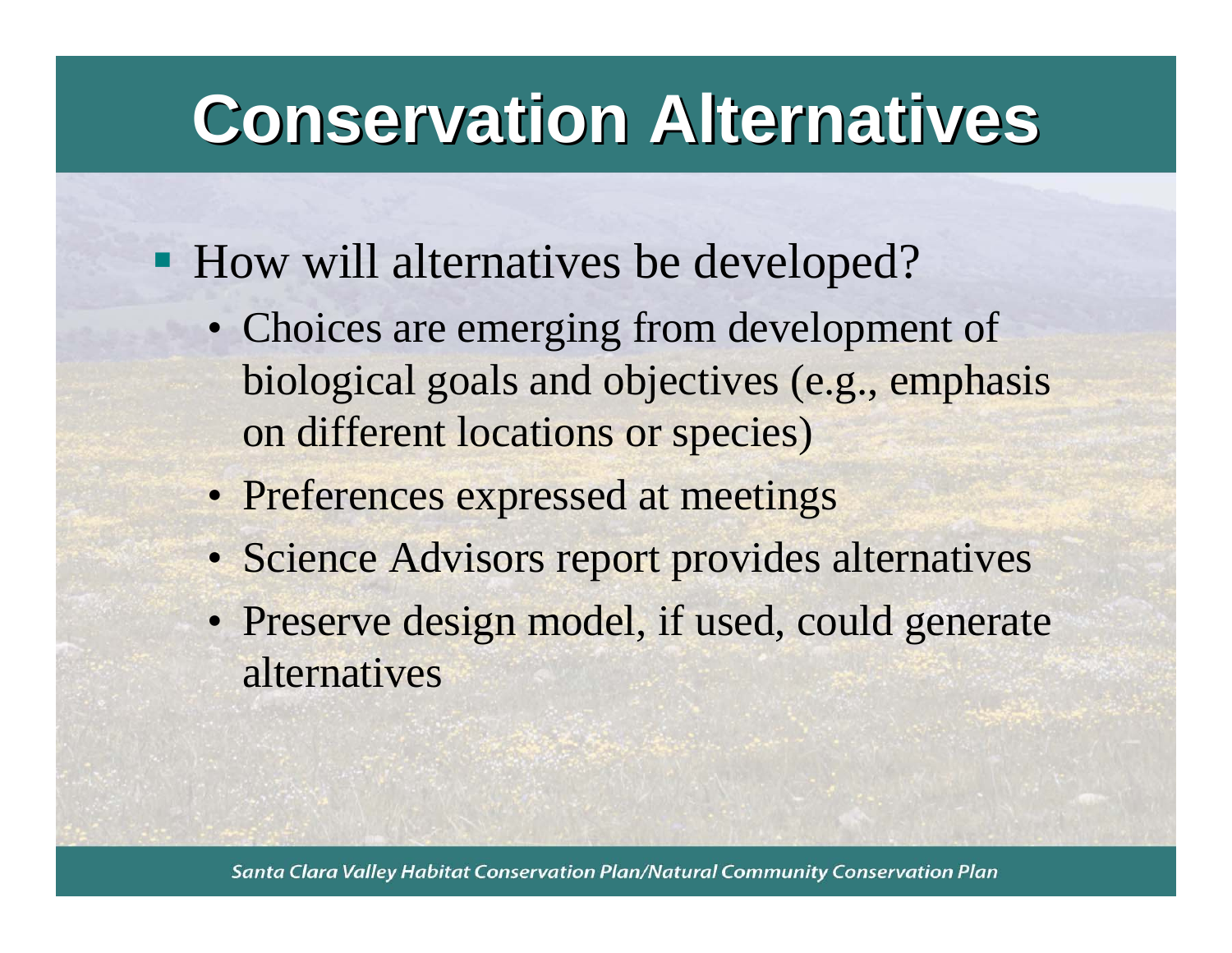#### **Conservation Strategy Development Process**



SANTA CLARA VALLEY stion Plan / Natural Community Conservation Plan

![](_page_8_Picture_3.jpeg)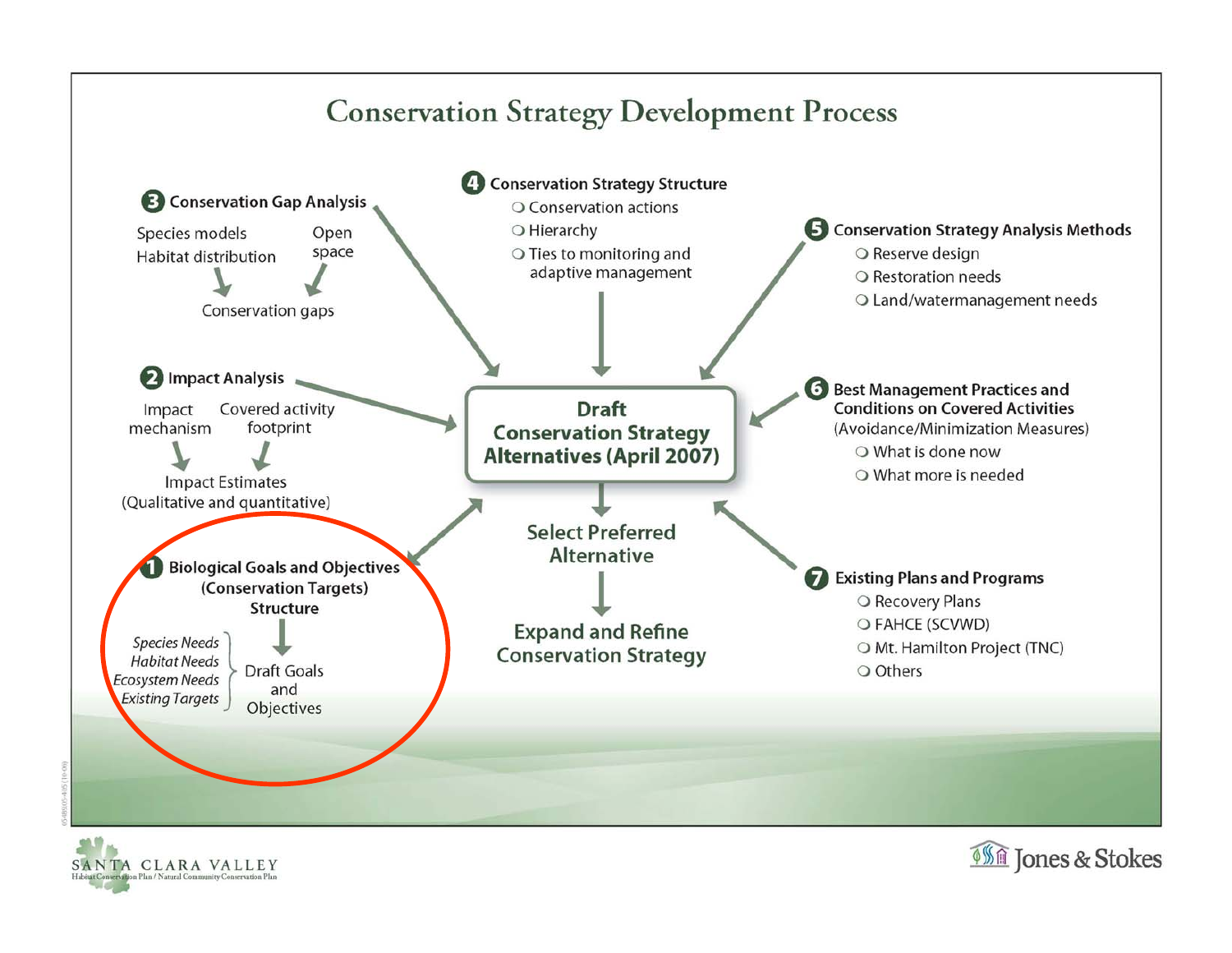## **Biological Goals and Objectives Biological Goals and Objectives**

- **Required by FWS/NOAA 5-point policy**
- Clear statements of
	- Overall framework: goals (why)
	- Conservation targets: objectives (what)
	- Activities: actions (how)
- Conservation Strategy "at-a-glance"
- **Monitoring actions linked to each objective**

Santa Clara Valley Habitat Conservation Plan/Natural Community Conservation Plan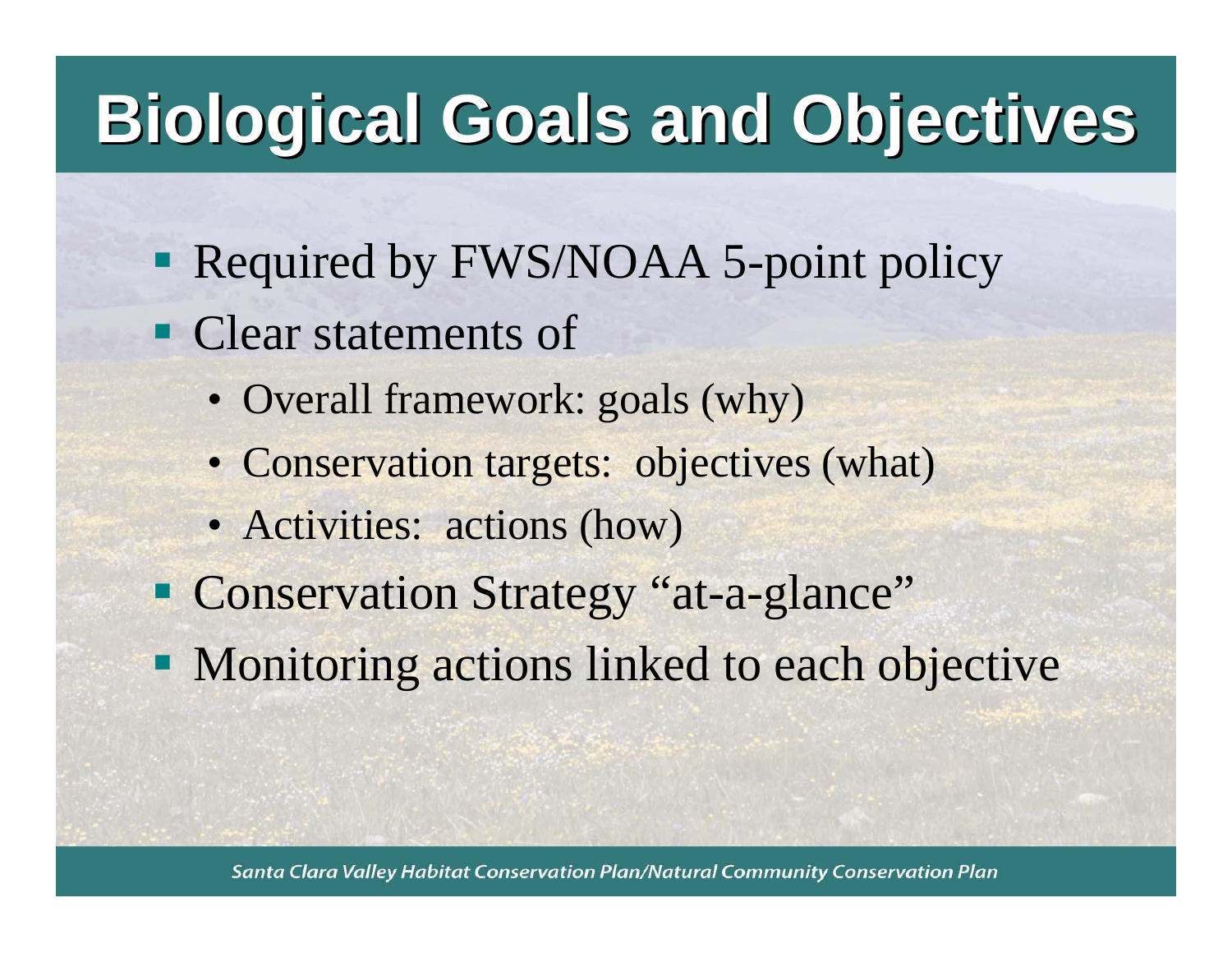# **Goals & Objectives Organization Goals & Objectives Organization**

- Many ways to organize goals and objectives
- **Using hierarchical organization** 
	- *Landscape*-level (e.g., ecosystem processes, wildlife movement, watershed function)
	- *Natural-community* level (e.g., stream/riparian, grassland, wetland/pond,)
	- *Species*-level (e.g., single covered species or groups)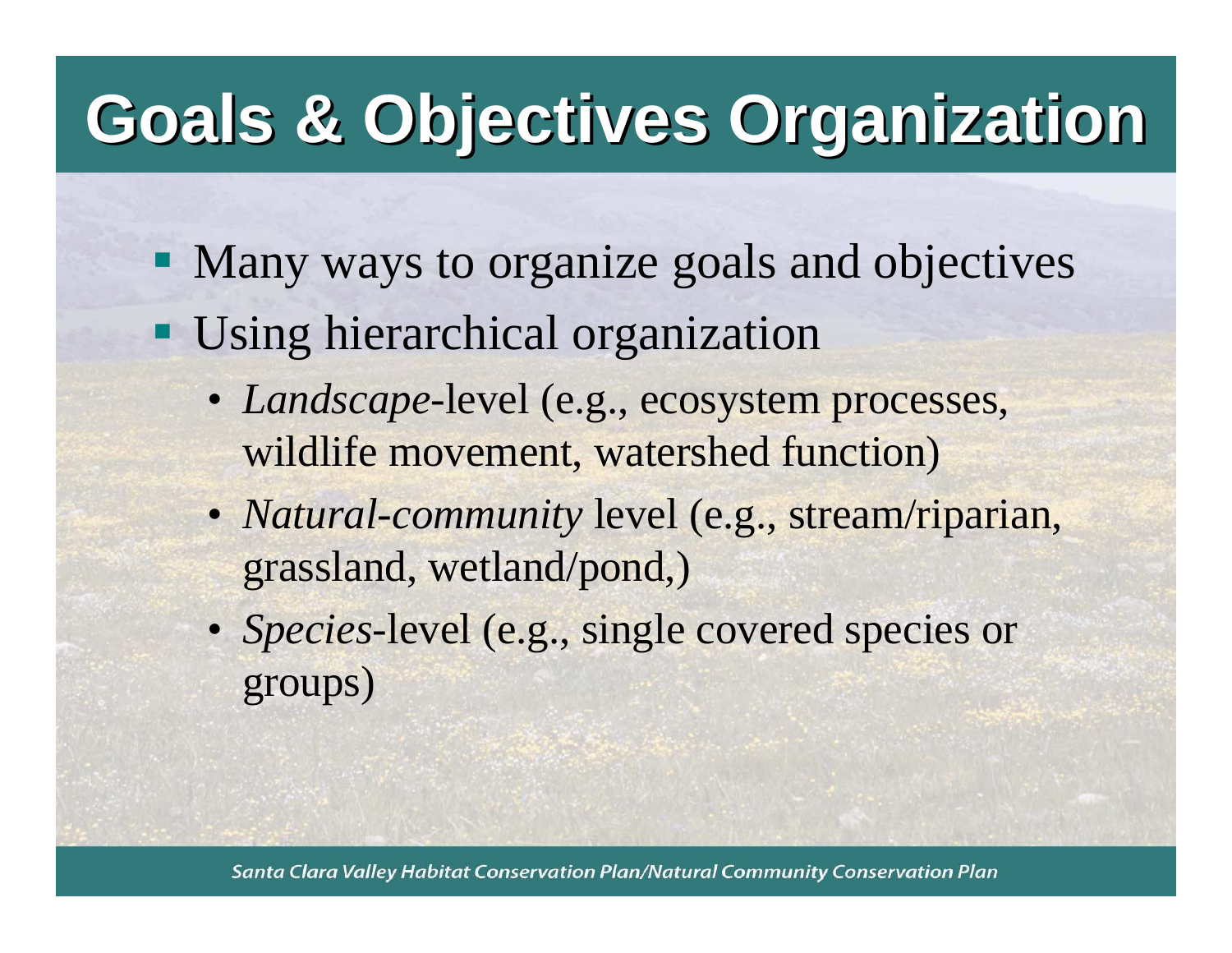## **Definitions Definitions**

- **Goals:** Broad qualitative statements
- **Objectives:** Measurable targets
- **Actions:** Activities on the ground
- **Conservation Strategy: Collection of all** Actions
- **Conservation Alternatives: Different** combinations of Actions